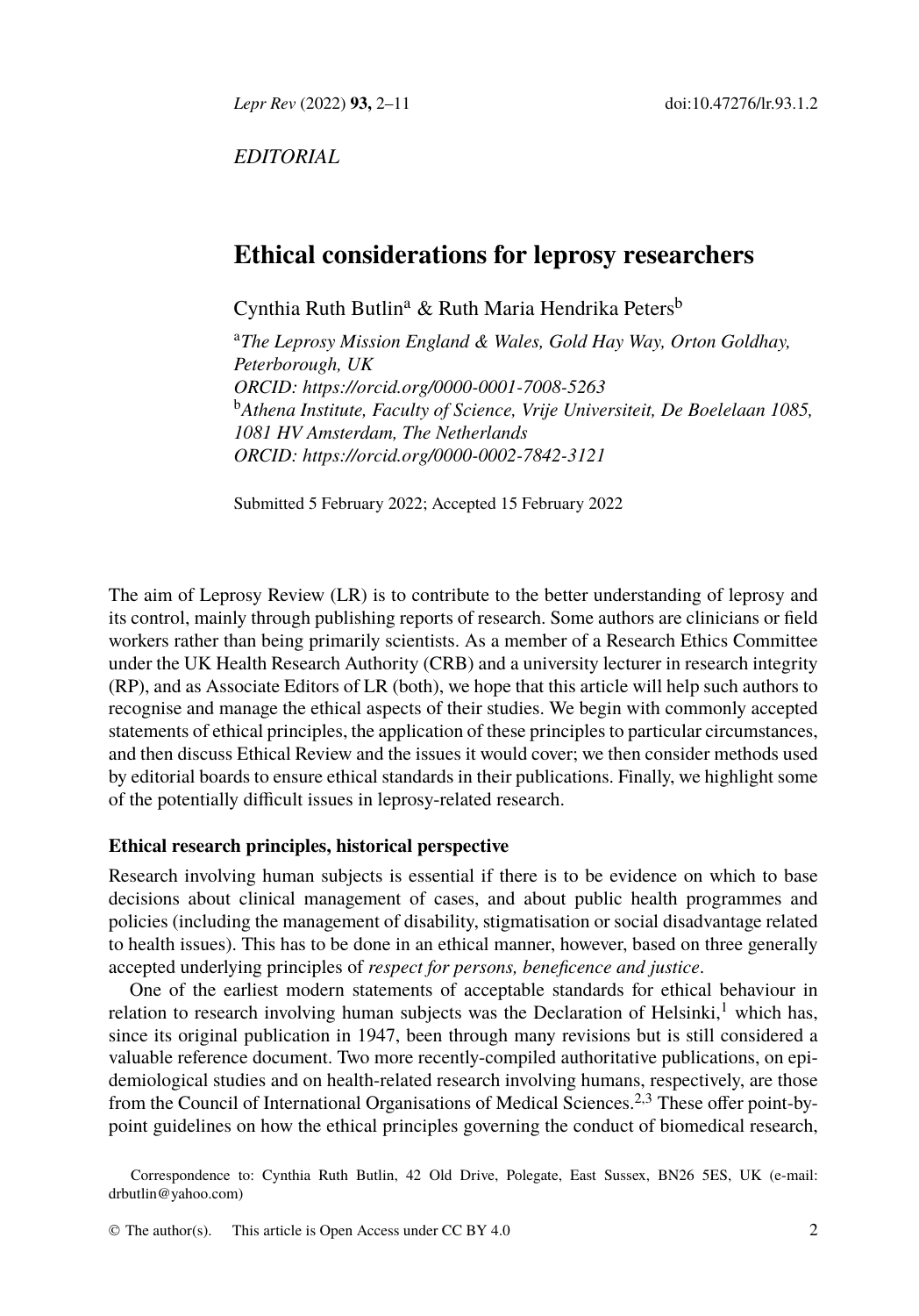set forth in the Declaration of Helsinki, could be effectively applied, particularly in low and middle income countries (LMIC), taking into account local cultural and physical factors (such as geographical aspects and availability of facilities). An online mo[du](#page-8-2)le is available to facilitate their use.<sup>3</sup> Reaching consensus on detailed implementation of the guidelines can be difficult as researchers involved will have to consider prevailing values in the community concerned. The Nuffield Council on Bioethics has helpfully proposed se[v](#page-8-2)eral principles, including the need to be sensitive to cultural differences, and not to exploit people.<sup>4</sup> The duty of cultural sensitivity arises from respect for persons and does not require compromise of fundamental values: "the principle of equal respect does not imply that we must behave towards others in a uniform manner, since featur[es](#page-8-3) [o](#page-8-4)f individuals and of their circumstances, will differ. Parity of respect requires us to address the specific needs and circumstances of individuals in determining how to behave towards them" (Section 7.10, page 90).<sup>4</sup> Inequalities in power and advantage between researchers and the population ta[rg](#page-8-5)eted present real risks of exploitation: researchers have the responsibility to ensure that – so far as possible – communities in LMIC do actually benefit from the research in which they participate.<sup>4</sup>

## **Nature and fu[nc](#page-8-2)tion of an Ethical Review Committee (ERC)**

The Ethical Review Committee's oversight ensures that the rights, safety, and well-being of study participants are protected.5,6 Universities and hospitals often have an Institutional Review Board [\(](#page-8-2)IRB) which functions as an ERC, for studies to be carried out under its responsibility. The World Health Organisation (WHO) provides guidance on establishment, maintenance, functioning and governance of ERCs.<sup>7</sup> Committee membership is normally multidisciplinary and consists of a selection of independent professionals and lay members who amongst them have sufficient expertise and who represent a range of community and cultural values.<sup>4</sup> To be ethically acceptable, a study should be scientifically sound, but scientific review by people with appropriate expertise is best kept separate from ethical review.<sup>4</sup> When researchers from one country wish to undertake a study in another country, their choice of location needs to be clearly justified and it is desirable for ethical review to be obtained in both countries.<sup>4</sup> Many LMICs, such as Nepal and Bangladesh, have a national ERC, which has more authority than any Institutional Review Board (IRB). These national committees often have a mandate to ensure that research being done is in the overall best interests of the country. They may also off[er](#page-8-0) to researchers training on ethical aspects of research.

## **Preparing to undertake health-related research**

Almost all types of medical research require prior review by an ERC. Exceptions include any analysis or review of already publishe[d](#page-8-6) material such as a systematic review or metaanalysis, studies involving the analysis of aggregated data from a secondary source, such as leprosy data from the Weekly Epidemiological Record (WER); or from publicly-available reports of a national disease control programme, outcome of audits, and occasionally where an authorised person conducts epidemiological analysis of a data collection mandated by public health regulations.<sup>2</sup> However, if the primary purpose of the data collected was to provide clinical care to a patient, then the study must be approved by an ERC first, before this data can be secondarily used in a research study (New South Wales Guidelines, s 1, q 4, p 4).<sup>8</sup> Local regulations (including data protection legislation) should be consulted to identify studies which might be exempt from ethical review.<sup>8</sup>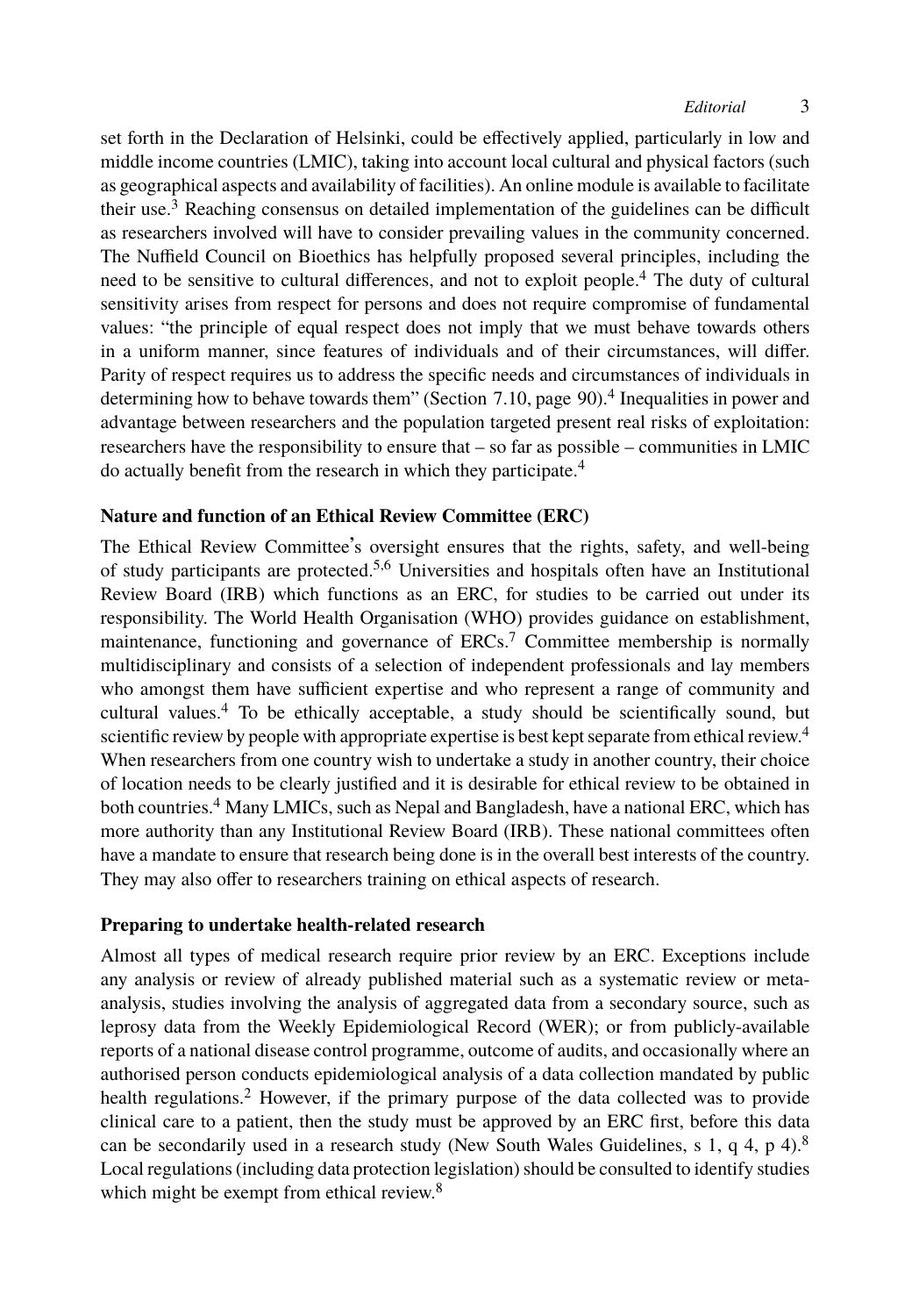### COMPETENCE OF THE RESEARCH GROUP

One of the first things an ERC will c[on](#page-8-7)sider is the capability of the research group to achieve its goals in an ethical manner. Apart from their professional qualifications, "Good Clinical Practice" (GCP) training for key members of the research team would be one type of evidence of suitability for their level of responsibility. Certificated short GCP courses can be accessed on-line (in some cases, free of charge, for example from the Global Health Network $9 -$  or from academic institutions). WHO recommends that "to the extent possible, the principles of GCP (originally designed for pre-registration pharmaceutical studies) should apply to all clinical research involving human participants, not only clinical trials",<sup>7</sup> and "Good clinical practice (GCP) standards should be applied meaningfully, but proportionately to suit the ethical and scientific requirements of the study".<sup>10</sup>

#### *Informed consent*

Ethical approval for a trial or any study involving human subjects depends on several factors, one of which is the process of seeking consent for participation. Potential participants in studies will usually be asked to give voluntary "informed consent" (and to confirm this with a signature or witnessed thumbprint), only after receiving adequate information (about the reasons, the requirements and the risks of the research) and opportunity to ask questions. A participant information sheet should clearly state what benefit the person can expect to receive and what he/she should not expe[ct](#page-8-1)[. I](#page-9-0)f there is to be any personally identifiable information published, including any photograph, video-recording (or quotation from an interview which might be recognisable/attributable) this should be specified in the informed consent form. When highly sensitive issues are to be investigated, perhaps by an in-depth interview, the potential participants should be informed about this before giving consent, and reminded that they may opt out of some questions or the whole interview, at any time.

Very rarely, and with suitable precautions, th[e](#page-8-2) need for prior informed consent may be waived by an ERC, for example, when testing an intervention to be used in an emergency situation when the subject would not at the time be capable of giving consent (this is unlikely to be needed in leprosy [re](#page-8-2)search).<sup>3,11</sup> Having consented to participate it is important that the participants know in advance they can still withdraw at any time without having to give an explanation and without any penalties.

Before an individual can be approached for informed consent, it may be necessary to involve the community. Where the culture favours a less individualist approach to decisionmaking, prior to inviting individuals to participate in a study it is appropriate to ask assent from a community leader or head of the family.<sup>4</sup> In the context of a leprosy vaccine trial in Venezuela, researchers had to offer information first to leade[rs](#page-8-1) [t](#page-8-2)[h](#page-8-6)en to the group before checking whether individuals' understanding was adequate for them to be approached with invitations to participate.<sup>4</sup> When the research will involve minors, a parent or guardian will be asked for informed consent, but children should be offered age-appropriate information and have a chance to give assent to their participation.

If there is to be a control group receiving alternative treatment, whether a placebo is used or "standard care" alone, participants should be made aware of this and of any randomisation procedure to be used before asking for their consent. The control group should not receive less than the usual standard of care in the national public health system, and preferably should be offered the best available treatment for their condition.<sup>3,4,8</sup> 'Interventional quality activities comparing one intervention with another should not involve provision of care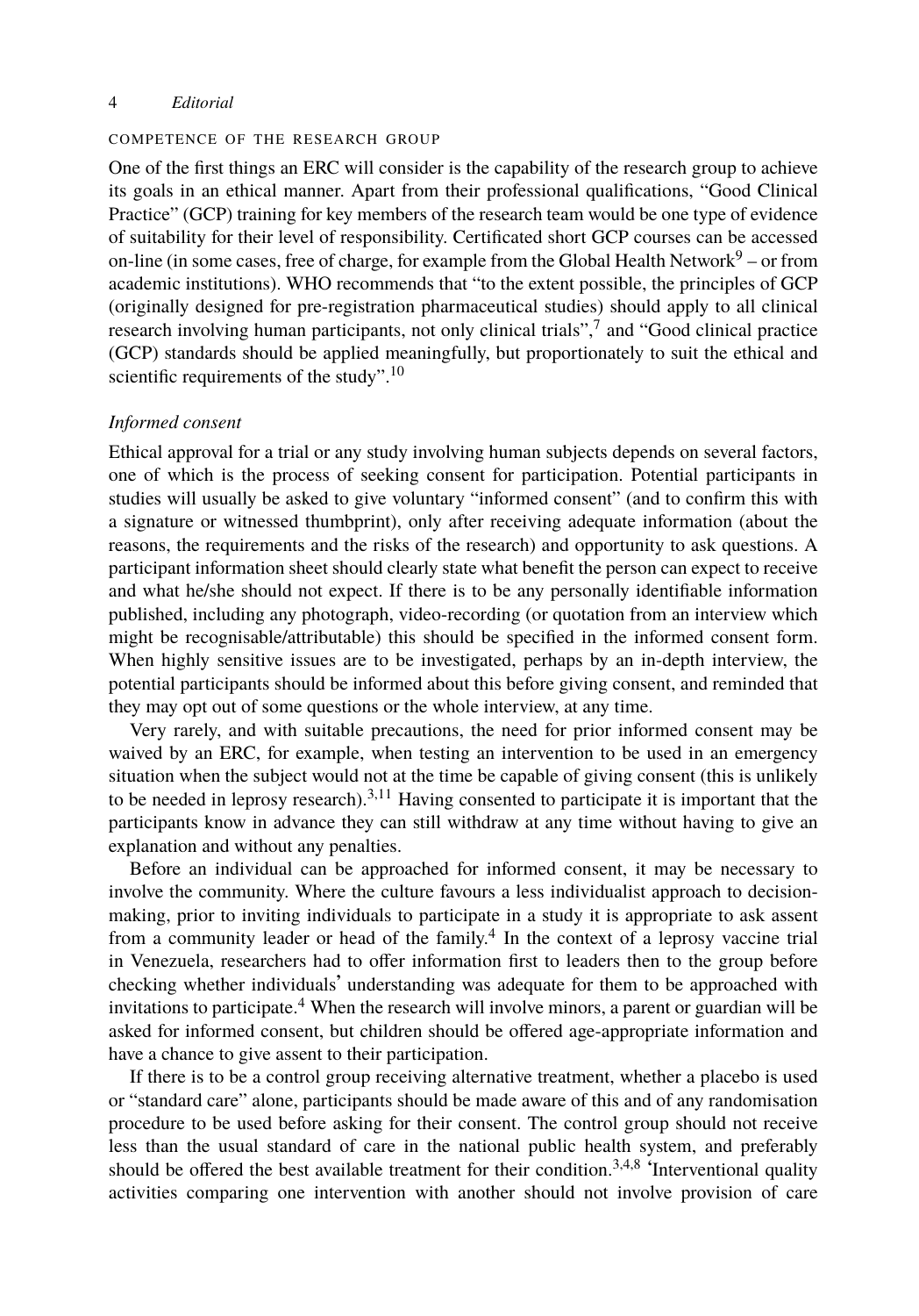inferior to the benchmark "standard of care"'. One example from the leprosy field would be the TENLEP study comparing prednisolone courses of 20 weeks or 32 weeks for new nerve function impairment, in which subjects allocated to the control arm received 12 weeks "placebo prednisolone" after 20 weeks real prednisolone.<sup>12</sup> If a novel intervention is found to be effective, it might be offered to the control group after trial completion – mention of this possibility in the participant information sheet would be appropriate.

Leprosy Review also accepts case reports and case series, which are potentially valuable contributions to the evidence base relating to leprosy diagnosis and management, but do not fall under the purview of an ERC. When submitting such studies to a journal, if there is any identifiable information or image included, an author should obtain, from the patient(s) described, specific permission for publication. This relates to some kinds of specific personal characteristics (such as demographics) as well as to images. Some journals have a patient permission form for authors to complete.

### RESPONSIBILITY FOR DATA

Generally, a research ethics committee would also consider who has access to personal medical records and to the research data (including consent forms) and how the data is stored. For studies using data from medical records, when sensitive material may be revealed, personal records should be accessed only by members of the clinical care team who already have a duty of confidentiality, or by research staff who have specific permission. Identifiable personal information provided by the participant for other purposes (such as access to benefits), should not be used for research without his/her consent. Researchers need to ensure they have adequate protection in place for both paper records and soft copies of confidential data. This will include measures such as anonymisation of data, use of strong passwords, encryption, secure depositories with separate storag[e o](#page-8-8)f identifiable information, and compliance with national data protection regulations.

## **Quality controls i[n m](#page-9-1)[e](#page-9-2)dical publishing**

We would like to highlight three different quality controls. First, in the interests of transparency, nowadays it is a requirement for any clinical trial (whether of an investigat[io](#page-9-3)[nal](#page-9-4) medical product or other intervention) to be registered on a publicly available database, so that the protocol and other key information can be checked. This reduces selective publication and prevents unnecessary duplication of studies. Observational studies and even literature revie[ws](#page-9-5) should ideally also be registered.<sup>1</sup> The World Health Organisation's International Clinical Trial Registry Platform lists approved registries.<sup>13</sup> Since 2005, Editors of scientific journals (including Leprosy Review) normally ask for proof of this before considering publishing a paper about a trial.14,15 Second, Leprosy Review follows International Council of Medical Journal Editors' (icmje) guidelines. There are widely-accepted minimum standards for the Conduct, Reporting, Editing and Publication of Scholarly Work in Medical Journals.<sup>16-18</sup> Third, the traditional system of peer review by unpaid independent experts helps Editors to maintain high standards in deciding which manuscripts to accept for publication, considering their importance, originality and clarity, plus relevance to the remit of that particular journal.<sup>19</sup>

When a manuscript on original work is received by a journal such as Leprosy Review the Editor will consider not only the findings but also the scientific justification, design and conduct of the study, besides any ethical aspects which might cause concern. To obtain a fair and unbiased assessment of the strengths and weaknesses of the manuscript it is standard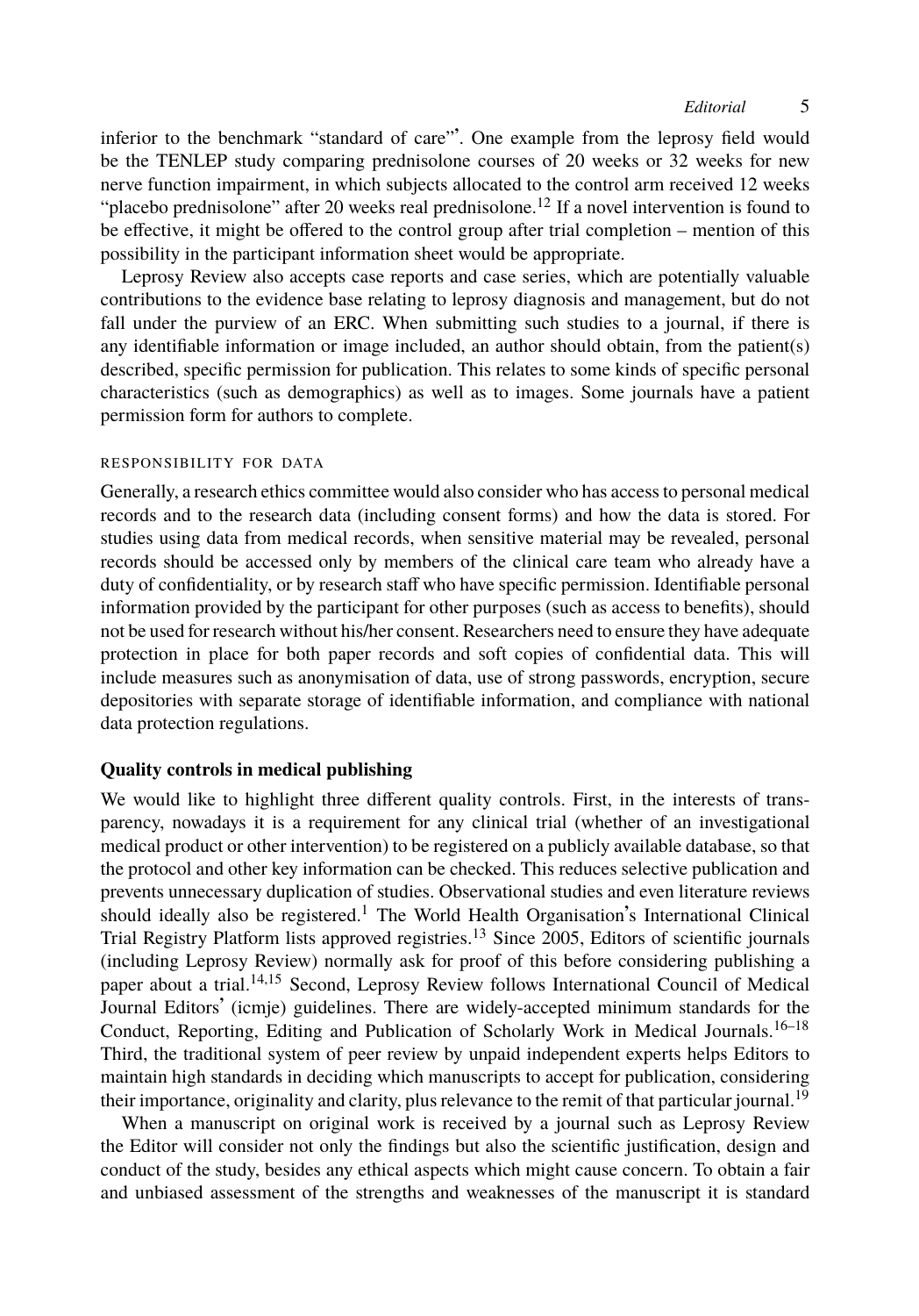practice to use a system of peer review.<sup>14,20</sup> The Leprosy Review policy when assessing every manuscript is to consult two or more independent reviewers, whose names are withheld from authors. Their suggestions often help authors to improve the quality of the paper at revision. The value of peer review was critically assessed by a UK parliamentary committee, $^{21}$ which concluded that while it is an important part of good practice which gives a measure of qualit[y](#page-9-4) [ass](#page-9-5)urance, it does not explicitly assess the integrity of research and will not provide a guarantee of scientific validity. If reviewers notice in the manuscript under consideration any evidence which might suggest fraudulent activity (such as fabricated data), they should bring it to attention of the Editor for appropriate action to be taken. Plagiarism (attempting to pass off as one's own, the thoughts or writings of someone else) might be suspected where there are sentences exhibiting a very different style of writing to the rest of the paper, but are not presented as properly referenced quotations. Leprosy Review (like many other journals) has an online plagiarism checker, which can be use[d](#page-9-6) [wh](#page-9-7)en an infringement seems to be a possibility. The Committee on Publication Ethics (COPE) is a source of advice in difficult cases.<sup>18,19</sup> Occasionally it is necessary to publish a corre[cti](#page-9-8)on to a previously published paper, and very rarely a complete retraction is require[d](#page-9-1) [if n](#page-9-2)ew evidence becomes available about the authenticity of a paper.

### **Scientific integrity**

Scientific integrity includes intellectual honesty, transparency and accuracy, accepting responsibility, and appropriate dissemination. Violation of research integrity can produce harm to the public as it leads to wrong policy decisions.<sup>22,23</sup> In addition to ethical aspects of implementing a research study, there are numerous ethical aspects to publication decisions (those taken by researchers and those taken by journals).<sup>24</sup> One is the importance of faithfully reporting both negative and positive findings.<sup>14,15</sup> This is mentioned in the Declaration of Helsinki, 2013 point 36 and should be specified in the protocol.<sup>2</sup> Data from well-designed studies with adequate sample size, which produce negative or inconclu[siv](#page-9-1)[e fi](#page-9-8)ndings do warrant publication as much as those with positive results: their findings may prevent unwarranted duplication of effort for other researchers or continuing exposure of patients to ineffective management. Furthermore, their data might still help answer important questions, especially if combined with that from other studies through meta-analysis. Publishing only favourable results introduces bias into the scientific records. Description of [me](#page-9-7)thodology should be sufficiently clear and detailed to allow replication of the study by others: if similar results are obtained elsewhere this adds to confidence in the findings.

A complex issue is determining who is accountable for the paper and who receives credit for the work. There are generally accepted guidelines on authorship: $14,24$  broadly speaking, all those who made major contributions to conception/design, collecting or an[aly](#page-9-1)sing or interpreting data, drafting or revising the paper should be named as co-authors and these should all have approved the final version thus accepting responsibility for it. The traditional allocation of "honorary" authorship (e.g. naming the head of department even if he/she was not intimately involved in the study) has recently been challenged.<sup>23</sup> Generous use of the Acknowledgements paragraph is encouraged to thank people who have contributed but are not named as authors. Nowadays, it is common practice for Editors to expect a statement of the various contributions made by different authors named on a manuscript, and to expect (as in Leprosy Review criteria) that studies carried out in endemic countries should include at least one author from that country. Declarations of interest are normally required,<sup>14</sup> to alert readers to any possible bias they might introduce, which is especially important if there is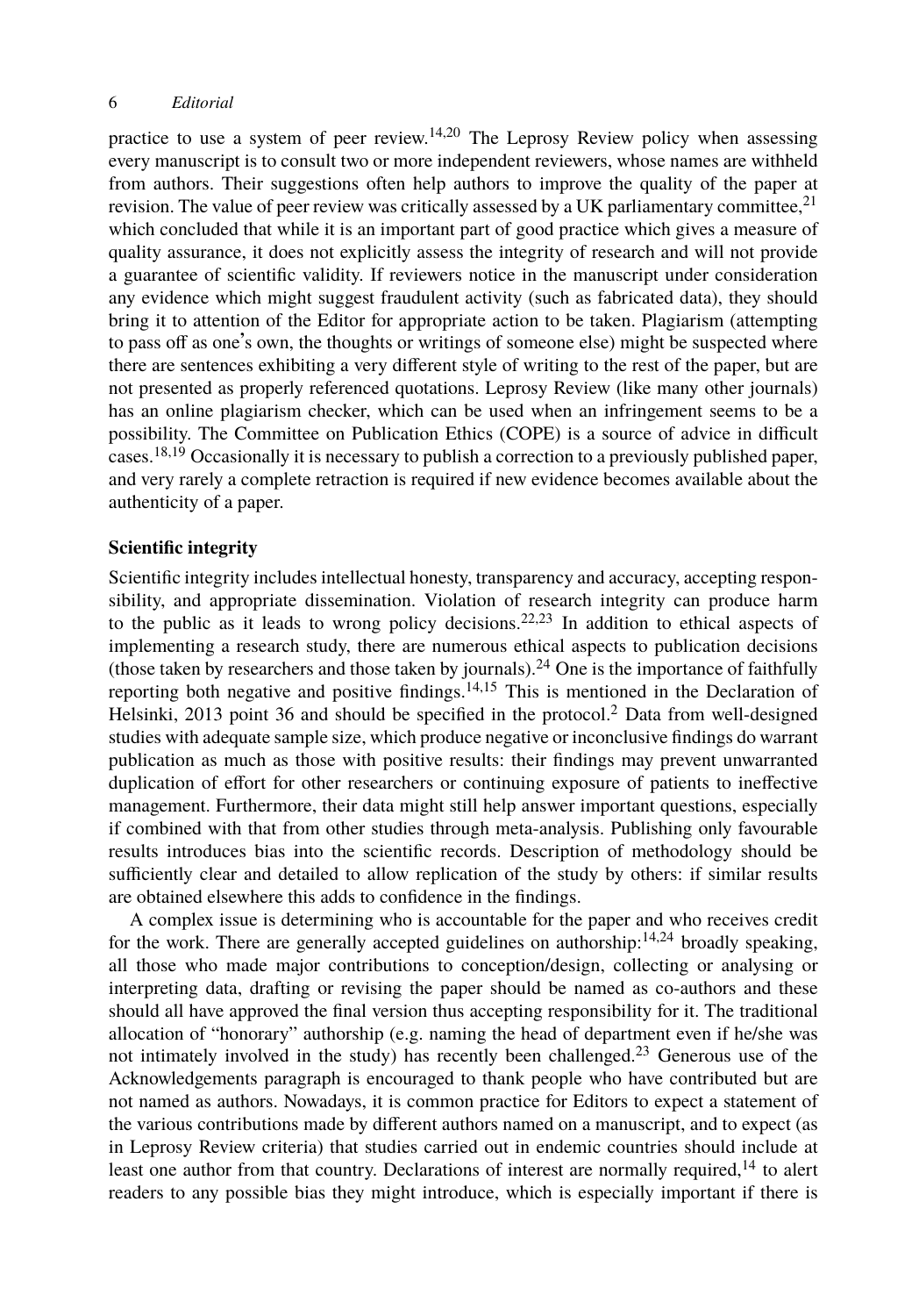a question of potential intellectual property rights or a possibility of commercial advantage arising from the study. The scientific community needs to find ways to give recognition to the original researchers when data is reused by others.<sup>4</sup>

### DISSEMINATION OF FINDINGS

Firstly, it is important to publish the results of a study. It is justifiable to request participation by human subjects in research studies from which those individuals can expect to receive no personal benefit and may even risk suffering some inconvenience. Subjects are often motivated by an altruistic hope of furthering the cause of science, expecting that resu[lt](#page-5-0)s of the study to which they contributed will help others in future. If findings of a well-designed study which was successfully completed are never appropriately published, this is unethical. Choosing a suitable journal to which to submit one's paper can be difficult [fo](#page-9-7)r inexperienced authors. Reputable journals will provide information on ownership, management, policies and scope of the journal along with clear Instructions to Authors. One must be wary of the proliferation of maverick on-line "journals" which appear to have very low thresholds for acceptance of a paper.

Open Access publishing means that publ[ications are accessible on](https://leprosyreview.org)-line, free of charge, for everybody to read (whether or not affiliated to [an](#page-9-9) academic institution).<sup>1</sup> Institutions and donors sometimes require this.

However, where Open Access publication transfers costs of journals from readers to researchers this has implications for scientific research integrity<sup>23</sup> which should be openly addressed. The high cost to the author, unless covered by a research grant, can discourage submission to reputable journals by individuals with less resources, unless they are able to utilise fee-waiver policies offered by some journals. Leprosy Review – which is owned by Lepra and financially supported by a number of ILEP members – is fully open access and does not charge for publishing papers. Its website (https://leprosyreview.org) displays the journal's policies as well as other information and instructions for authors, consistent with standards advocated by the Committee on Publication Ethics<sup>25</sup> (see Box 1).

# **Box 1** Role of LR in facilitating dissemination of research findings

To fulfil its mandate to contribute to better understanding of leprosy, Leprosy Review requires of authors to ensure that all items published in the journal meet its ethical standards. These include

- (1) statement of approval by an authorised ERC (or justification for exemption),
- <span id="page-5-0"></span>(2) where applicable enough information to show that the participants in a study were enrolled only after voluntary informed consent,
- [\(3\)](https://www.leprosy-information.org/Infolep-Services) [evidence of informed consent from th](https://www.leprosy-information.org/Infolep-Services)e patien[t for any clinic](mailto:info@infolep.org)al photographs or use of identifiable information,
- (4) the authors' statements regarding their funding sources,
- (5) their respective contributions and any conflict of interest they may have,

<sup>1</sup> Infolep can help researchers to obtain copies of important papers on leprosy which are not open access. Infolep is the international knowledge centre for access to (digital) information resources on leprosy and related subjects; go to https://www.leprosy-information.org/Infolep-Services or contact info@infolep.org.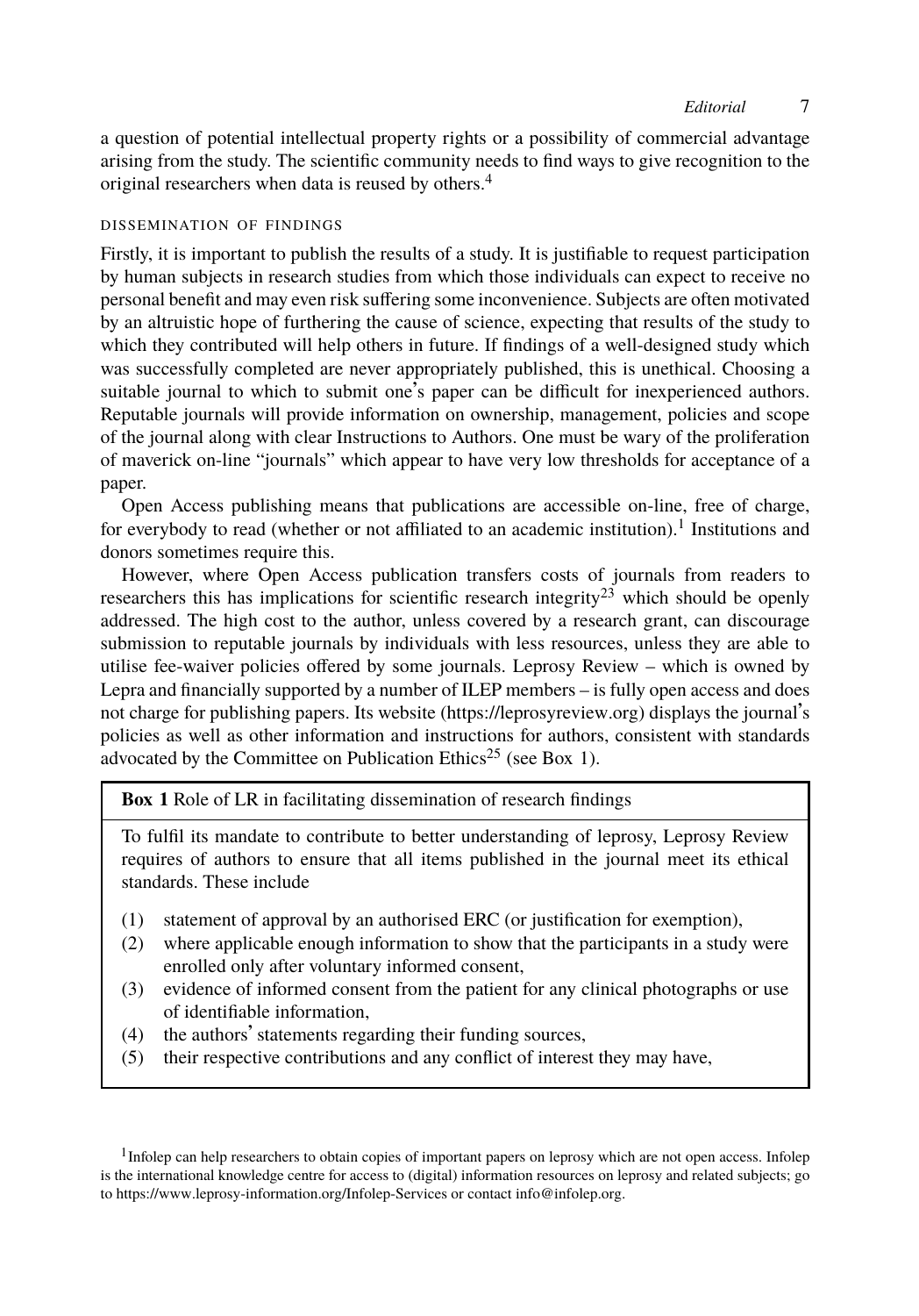| <b>Box 1 Continued.</b>                                                                                                                                                                                                    |  |
|----------------------------------------------------------------------------------------------------------------------------------------------------------------------------------------------------------------------------|--|
| inclusion of at least one local author, if the study is carried out in an endemic<br>(6)<br>country.                                                                                                                       |  |
| the possibility of access to the database, if any query arises about its authenticity,<br>a transparent, balanced account of the conduct and findings of the study<br>(8)<br>a conclusion justified by the results.<br>(9) |  |
|                                                                                                                                                                                                                            |  |

Researchers are encouraged to offer study participants feedback on the results of the study (CIOMS 2021, 5.2 recommendations p 70, CIOMS 2009 GL 5 point 7, p 46, 48).<sup>2,10</sup> It might be in a different format (not a published document), for example, verbally at a stakeholders meeting. ERCs will ask about this and perhaps mention of it should be included in published papers.<sup>26</sup> Participants will find it gratifying to learn the outcome of the research to which they contributed.

### **Specific ethical considerations related to the study of leprosy**

In relation to leprosy, the ethical issues are often compounded by the fact that the potential subjects are patients for whom the researcher has clinical responsibility, or beneficiaries receiving support from a rehabilitation project, or otherwise in a position where they might be vulnerable to exploitation or coe[r](#page-8-0)[ci](#page-8-1)on. Leprosy-affected people are peculiarly vulnerable to the risk of coercion from service providers as they often have little or no choice of where else to go for help with their acute or long-term problems, and so may rely heavily on services offered by the team which is inviting them to participate in research. Categorising them as vulnerab[le](#page-8-0) is no reflection on their cognitive ability, but recognises "they may have insufficient power, education, resources, strength … to protect their own interests" (CIOMS 2009, Guideline 13, p 68) or "some feature of the circumstances … in which they live makes it less likely that others will be vigilant about, or sensitive to, their interests" (CIOMS 2016, Guideline 15, p 57). [T](#page-8-2)herefore, specific protections should be reviewed and applied to safeguard the rights and welfare of these individuals.<sup>2,3</sup> These will include considerations of privacy – for example, a recognisable research team undertak[ing](#page-8-7) a home visit for follow up might lead neighbours to guess that the house includes someone affected by leprosy.

Special care is needed where the researchers are functioning in a cross-cultural situation.<sup>2</sup> Inequalities between the teams of researchers and sponsors based in wealthier countries and the teams who will implement [st](#page-8-0)[udi](#page-8-7)es in resource-poor situations create the risk of exploitation with failure to give proper weight to the interests of local research colleagues as well as of subjects. Insensitivity to cultural perspectives on health matters is one potential misuse of power.<sup>4</sup> "Researchers from high-income countries taking advantage of the low-cost, underregulated environments of low- and middle income countries (LMICs)" has been perceived as a problem (CIOMS 2021, s 1.4, 4.3.1).<sup>10</sup> Where a study is to be carried out in a resource-poor community, there should be congruence with the national health needs and priorities, plus an expectation that knowledge gained from the study will benefit the health of the population in which it was obtained, and that conducting the study will contribute to strengthening research capacity of the host country,<sup>2,10</sup> perhaps by providing a platform for enhancing the skills of scientists in those developing countries (CIOMS 2009, Guideline 20, CIOMS 2021, s 2.3). Field work in a resource-poor setting, which primarily benefits others elsewhere (perhaps in terms of career-progression or utilisation of findings) could be unethical, but true partnership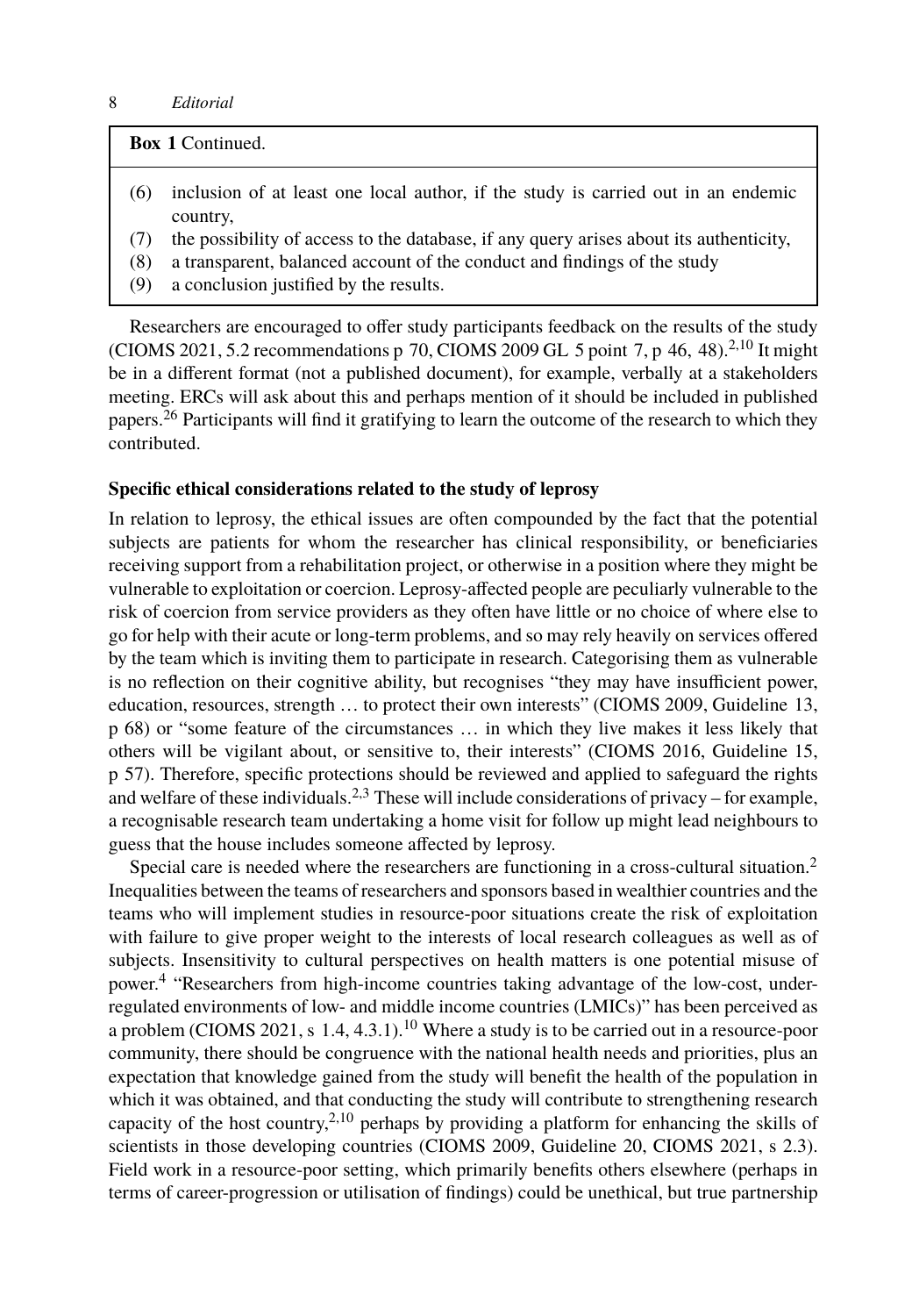would benefit both sides. Engagement in research encourages national medical staff to practise evidence-based medicine. Consultations with the local community are important<sup>3,10</sup> and special attention should be paid to appropriate levels of any payments to participants for loss of income duri[ng](#page-9-11) [ti](#page-9-12)me spent on research activities, travel costs or other incidental expenses. Researchers need to be careful to avoid any risk of scarce health care resources being diverted from routine work toward research work. The i[nd](#page-9-13)emnity arranged should be suitable to the situation (CIOMS 2021, s 4.2.2).<sup>10</sup>

Many papers submitted to Leprosy Review report social science studies and there are several aspects of good practice in this field that should be heeded. If a study is focusing on a sensitive topic such as stigmatisation, discrimination or mental well-being, extra care should be taken to minimise any distress caused. First, note that persons affected by leprosy – in order to avoid stigmatisation – might not have informed their spouse, family members or neighbours about their condition.<sup>27,28</sup> Hence when inviting persons affected to participate in a study, this should be done with tact and respect for their privacy. Though very rare nowadays, persons affected by leprosy might be unaware of their own condition; some health workers might have withheld the diagnosis, intending to "protect" the patient.<sup>29</sup> Second, the researchers who interact with the participants need very good communication skills. Adequate training at the start and continuous supervision during the fieldwork are important. It can, for example, be helpful to discuss with the study participant preferred terminology for their condition. Interviewees might prefer "skin disease" (or in certain contexts "Hansen's disease"), over the term leprosy. Third, it is vital to allow breaks during long in-depth interviews or question[nai](#page-9-14)res and to reserve time at the end to answer questions from participants. For example, a questionnaire about causes of leprosy might leave participants puzzled about the etiology: it is important to address these questions to avoid misconceptions and concerns. Fourth, appropriate arrangements should be made to handle any distress incurred. This might be by immediate simple counselling (at an in-person encounter), or referral to locally available services (useful for on-line assessments), or working together with a local psychologist or mental health specialist to whom study participants can be referred if needed. Fifth, when interventions are implemented, some unexpected and unintended consequences can be anticipated and therefore implementation studies need to be systematically evaluated for such consequences. $30$  These should also be reported if likely to be of importance to participants, or for interpretation of results, and may lead to adjustments in the interventions.

Finally, it is important to consider the well-being of members of the research team; offering time to share, reflect and process upsetting experiences they have heard from the study participants, may be helpful.

### **Conclusion**

Research studies on human subjects such as people affected by leprosy, as well as being grounded in sound scientific principles and a balanced understanding of the scientific literature, should comprehensively comply with accepted ethical principles, and any study should be followed by accurate reporting and submission for publication.

All research has to deal with the challenge of ethical considerations and in the field of leprosy there are aspects that require our specific attention. There are a wealth of resources available now, that can help us. Nevertheless, there might still be unique situations that require careful thought and discussion both within research teams and with the wider community where the research is to be done. Our advice would be to keep in mind the principles described in the International Ethical Guidelines of CIOMS when making decisions, and to continue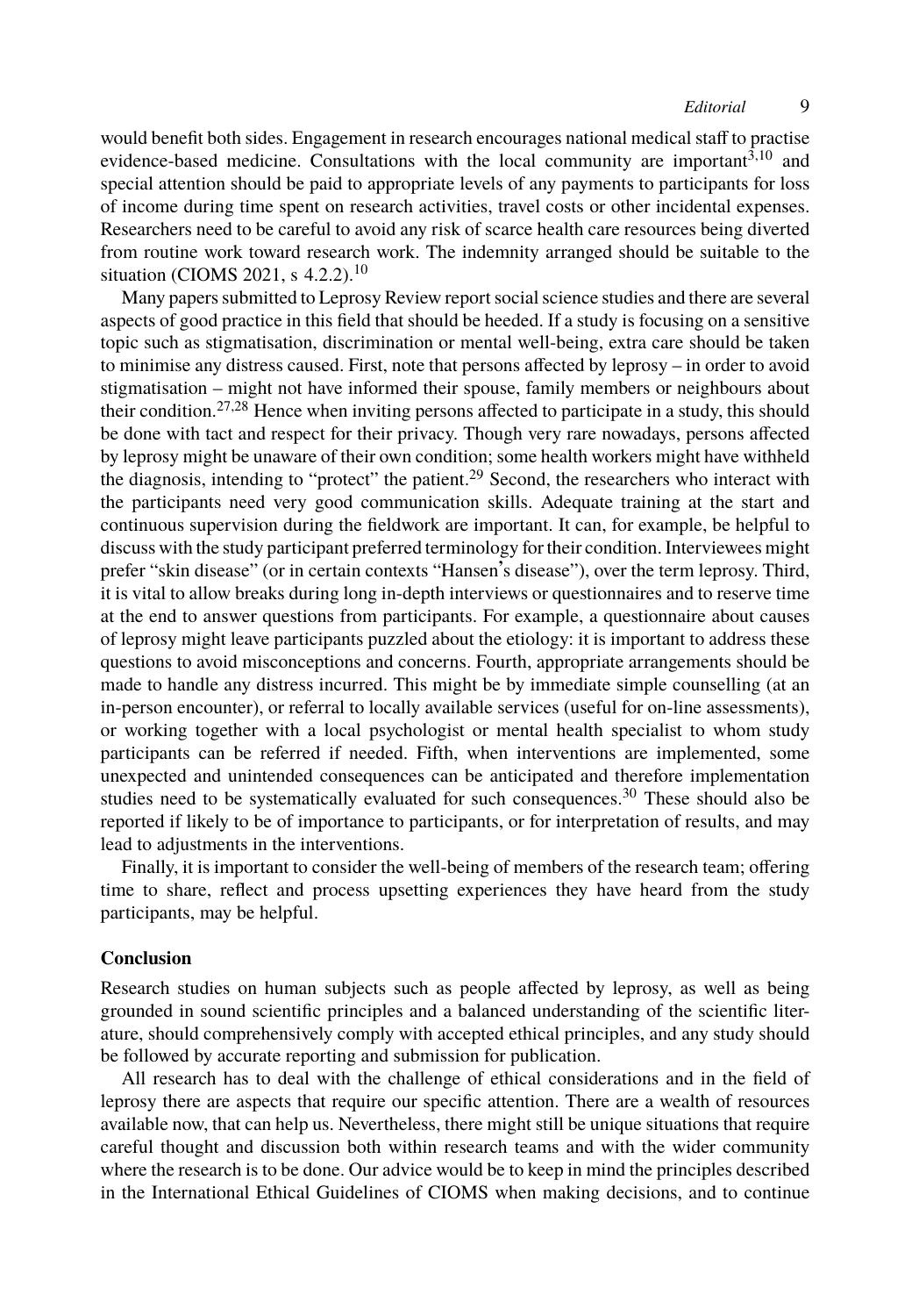engaging in dialogue with fellow-researchers about ethical challenges so we can learn together as a community.

### **Acknowledgements**

The authors are most grateful to the Editor, Dr. Paul Saunderson, for helpful suggestions which improved this paper; however the authors are fully responsible for the opinions expressed.

### **Review Board approval**

Not necessary.

## **Conflict of interest**

Both authors state that they have no conflict of interest.

## **Funding**

No funding was received for this article.

### <span id="page-8-8"></span>**Contributorship**

<span id="page-8-0"></span>Conception and initial [drafting – C](http://www.wma.net)RB. Revisions to content and wording – RP. Final form of Editorial – both authors.

## <span id="page-8-1"></span>**Guarantor**

CR [B](http://www.cioms.ch/online)[utlin.](http://www.cioms.ch)

## <span id="page-8-3"></span><span id="page-8-2"></span>**References**

- <sup>1</sup> WMA, 2013. WMA Declaration Of Helsinki—Ethical Principles For Medical Research Involving Human Subjects. Available at www.wma.net.
- <span id="page-8-5"></span><span id="page-8-4"></span><sup>2</sup> CIOMS, 2009. International Ethical Guidelines for Epidemiological Studies, Prepared [by the Counci](http://www.who.int)l for International Organizations of Medical Sciences (CIOMS) in collaboration with the World Health Organization (WHO). Published CIO[MS, Geneva 200](http://www.who.int)9.
- <span id="page-8-6"></span><sup>3</sup> CIOMS, 2016. International Ethical Guidelines for Health-related Research Involving Humans, Fourth Edition. Published by Council for International Organizations of Medical Sciences (CIOMS); Geneva. 2016. Available at www.cioms.ch. Navigating the 2016 [International Et](https://tghn.org)hica[l Guidelines accessed 4.7.21.](http://www.globalhealthtrainingcentre.tghn.org) [www.cioms](http://www.globalhealthtrainingcentre.tghn.org).ch/onlin e-training.
- <sup>4</sup> Calman K (chair), 2002. The ethics of research related to healthcare [in developing countries. Report of working](http://www.londoninternational.ac.uk/contact-us)
- gr[oup, publ. Nuffield council on bioethics, UK. A](http://open.lshtm.ac.uk/enrol/index.php?id=6)vailable at ww[w.nuffieldbioethics.org.](https://gcp.nidatraining.org) <sup>5</sup> [Cook D, Burns K, Finfer S, Kissoon N, Bhagwanjee S, Annane D, Spr](https://grants.nih.gov/policy/clinical-trials/good-clinical-training.htm%20accessed%2012.8.21)ung [C, Fowler R,](http://training.icddrb.org/) [L](https://gcp.nidatraining.org)[atronico N](http://training.icddrb.org/)[, Marshall](https://grants.nih.gov/policy/clinical-trials/good-clinical-training.htm%20accessed%2012.8.21) J. Clinical research ethics for critically ill patients: A pandemic proposal. *Crit Care Med*, 2010; **38**(3 (Suppl.)):
- <span id="page-8-7"></span>S1–S5.
- <sup>6</sup> WHO, 2016. Guide to ma[naging ethical issues in infectious disease outbreaks. Available a](https://cioms.ch/publications/product/clinical-research-in-low-resource-settings/)t [www.who.int.](https://cioms.ch/publications/product/clinical-research-in-low-resource-settings/)
- <sup>7</sup> WHO, 2011. Standards and operational guidance for ethics review of health-related r[ese](https://cioms.ch/publications/product/clinical-research-in-low-resource-settings/)arch with h[um](https://cioms.ch/publications/product/clinical-research-in-low-resource-settings/)an participants. Available at www.who.int.
- 8 Picone D. Human Research Ethics Committees—Quality Improvement & Ethical Review: A Practice Guide for NSW, 2007 (published dept of health NSW. GL2007\_020).
- 9 (a) Global health network courses. See https://tghn.org and www.globalhealthtrainingcentre.tghn.org. (b) The LSHTM distance learning course "Regulatory affairs, good clinical practice & ethics" is run in collaboration with the University of London International Programmes. Contact: www.londoninternational.ac.uk/contact-us or http://open.lshtm.ac.uk/enrol/index.php?id=6. (c) NIH go to https://gcp.nidatraining.org or https://grants.ni
- h.gov/policy/clinical-trials/good-clinical-training.htmaccessed12.8.21. (d) http://training.icddrb.org/. <sup>10</sup> CIOMS. Clinical research in resource-limited settings. A consensus by a CIOMS Working Group. Council for International Organizations of Medical Sciences (CIOMS). Geneva 2021. This publication is freely available on the CIOMS website at: https://cioms.ch/publications/product/clinical-research-in-low-resource-settings/.